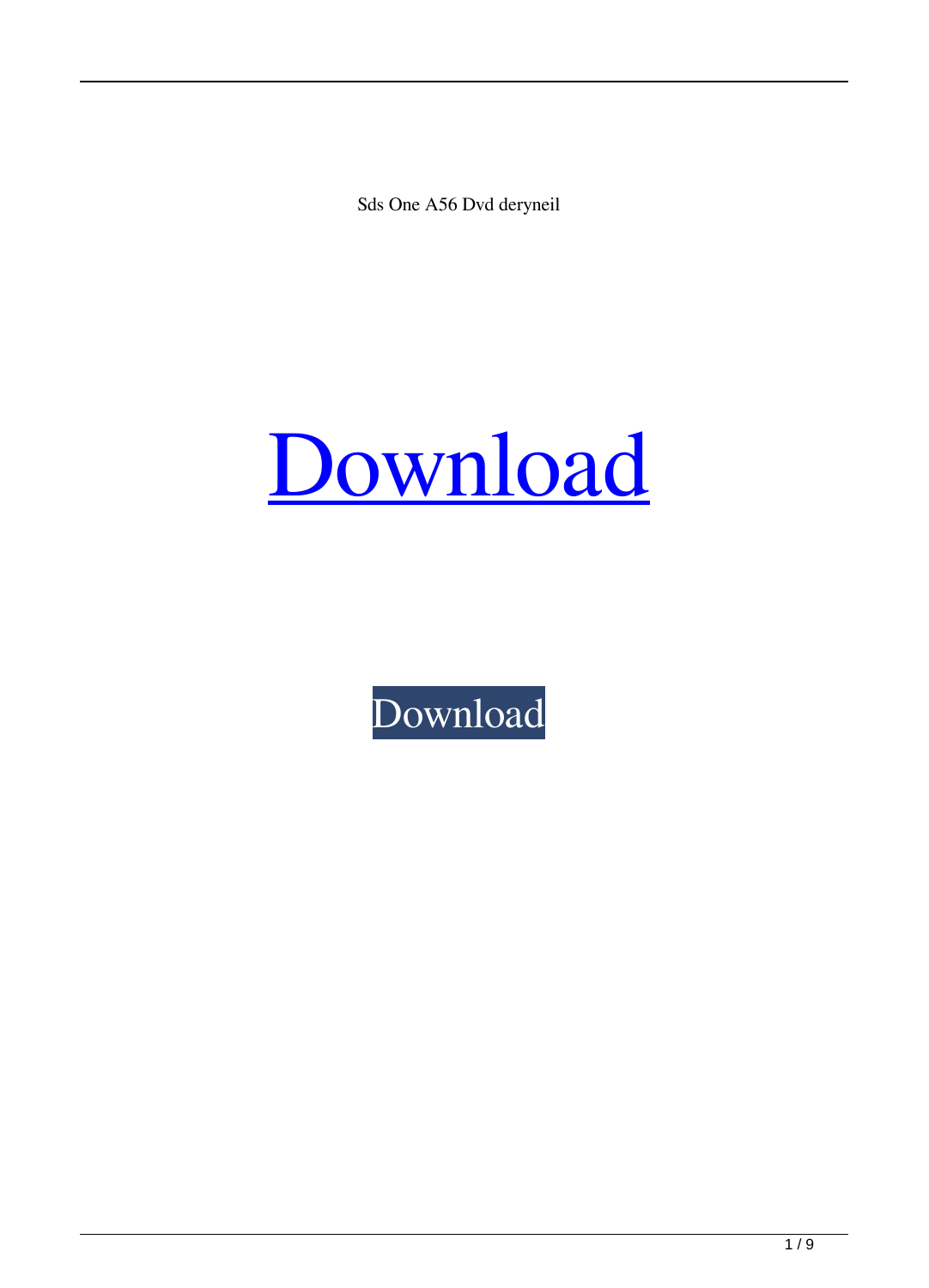With the identification of a new macromolecule in the cells of the pancreas, it is likely that noxious exposures will be identified and, more importantly, prevented. Studies examining the causes of insulindependent diabetes mellitus (IDDM) have identified a few environmental factors as potential causes of the disease. The results presented in this study indicate that exposure to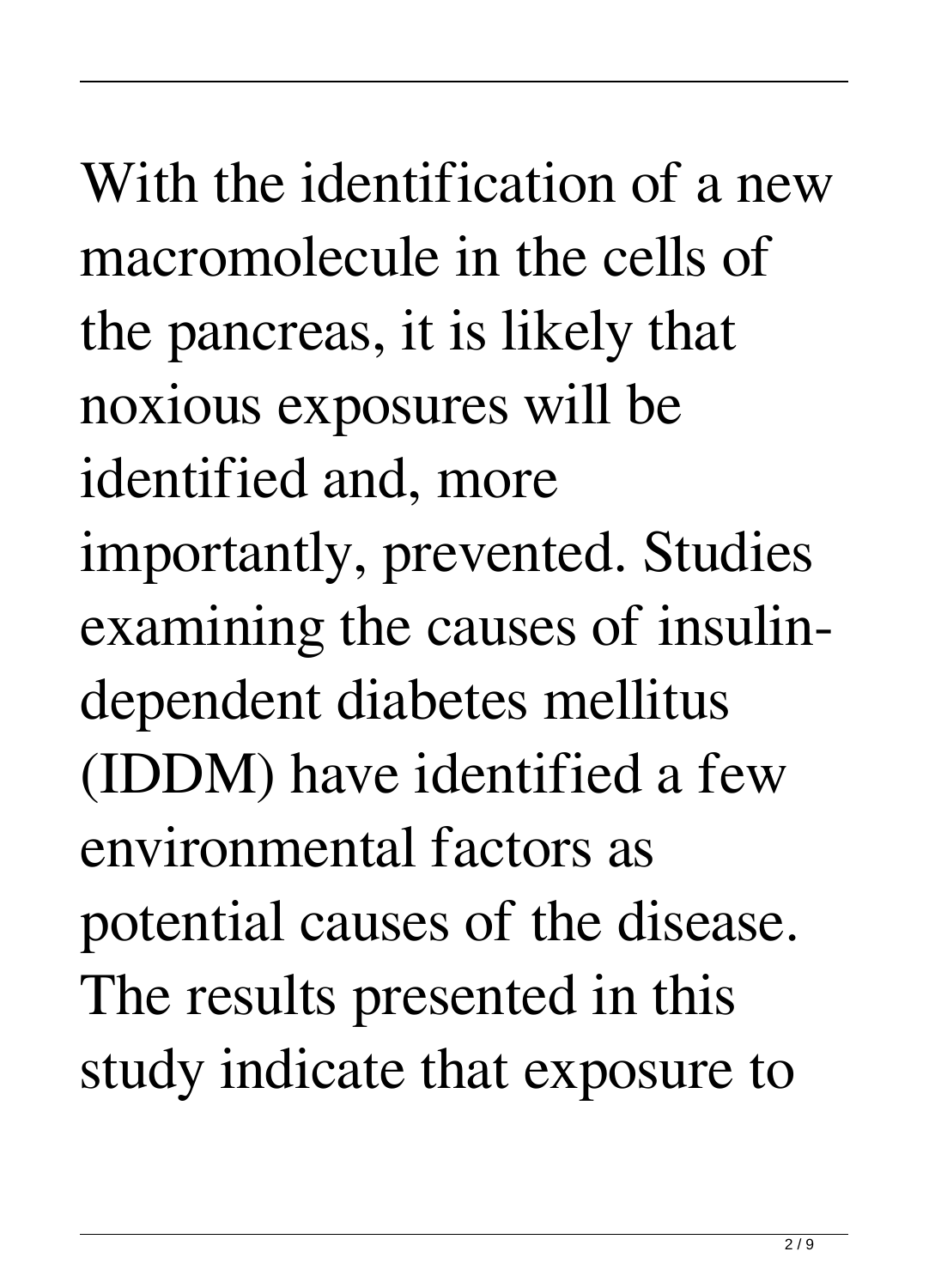radon, as occurred in depressed villages in Dijon, France, has a causal role in the development of IDDM in autosomal-recessive diabetes-prone (NOD) mice. Experiments demonstrated that radon inhalation increased the incidence of diabetes in these mice. The mechanism of this effect was investigated in mice using Gomori staining of pancreas tissue. The specific mechanisms of IDDM in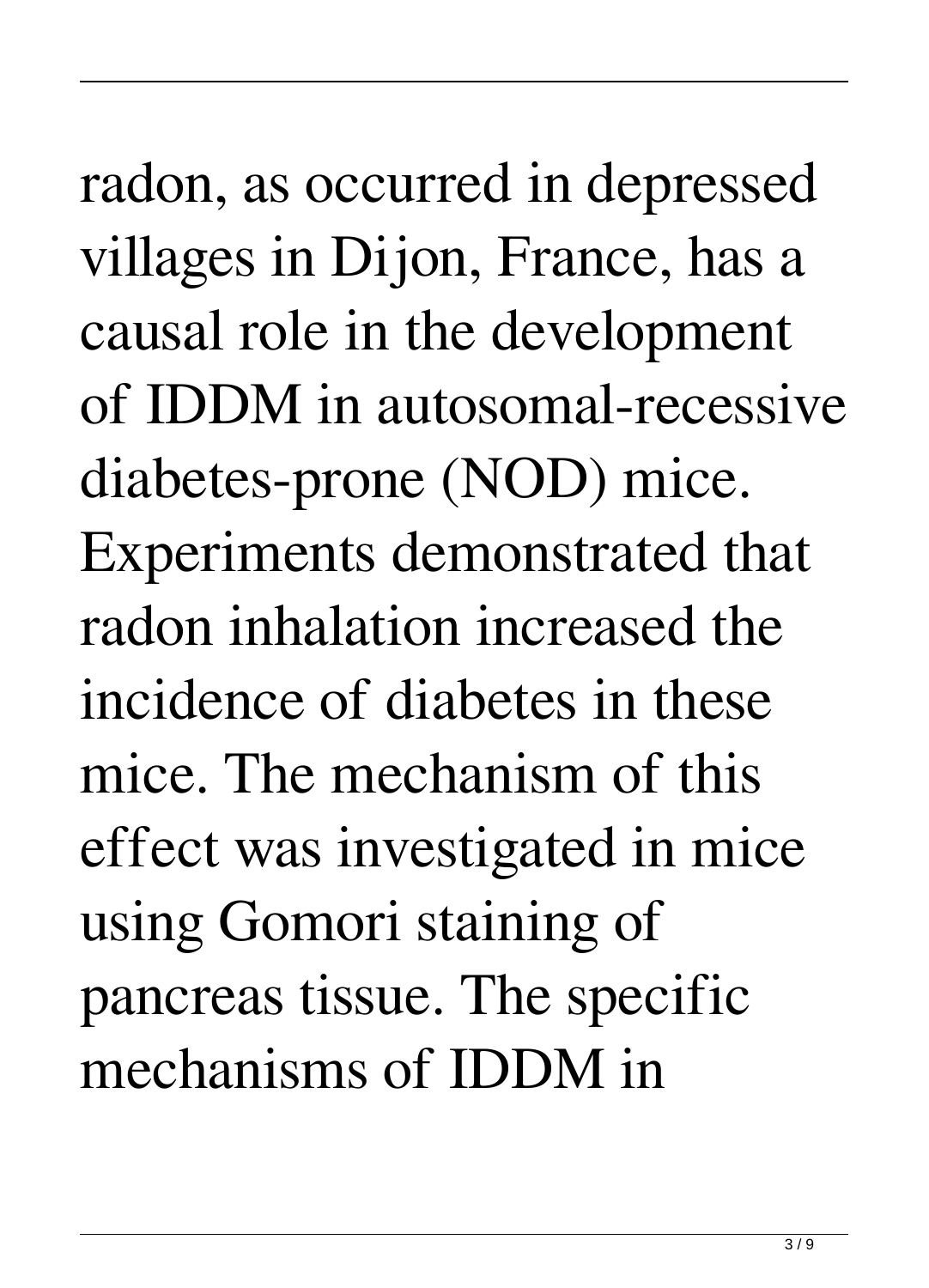humans may be different than in rodents, but the relevance of human findings to the development of IDDM in humans cannot be ignored. Radiation-induced autoreactive T cells that recognize not only β cells but also other tissues in mice were suggested to play a role in the pathogenesis of IDDM in humans. Further human studies are needed to confirm this hypothesis. The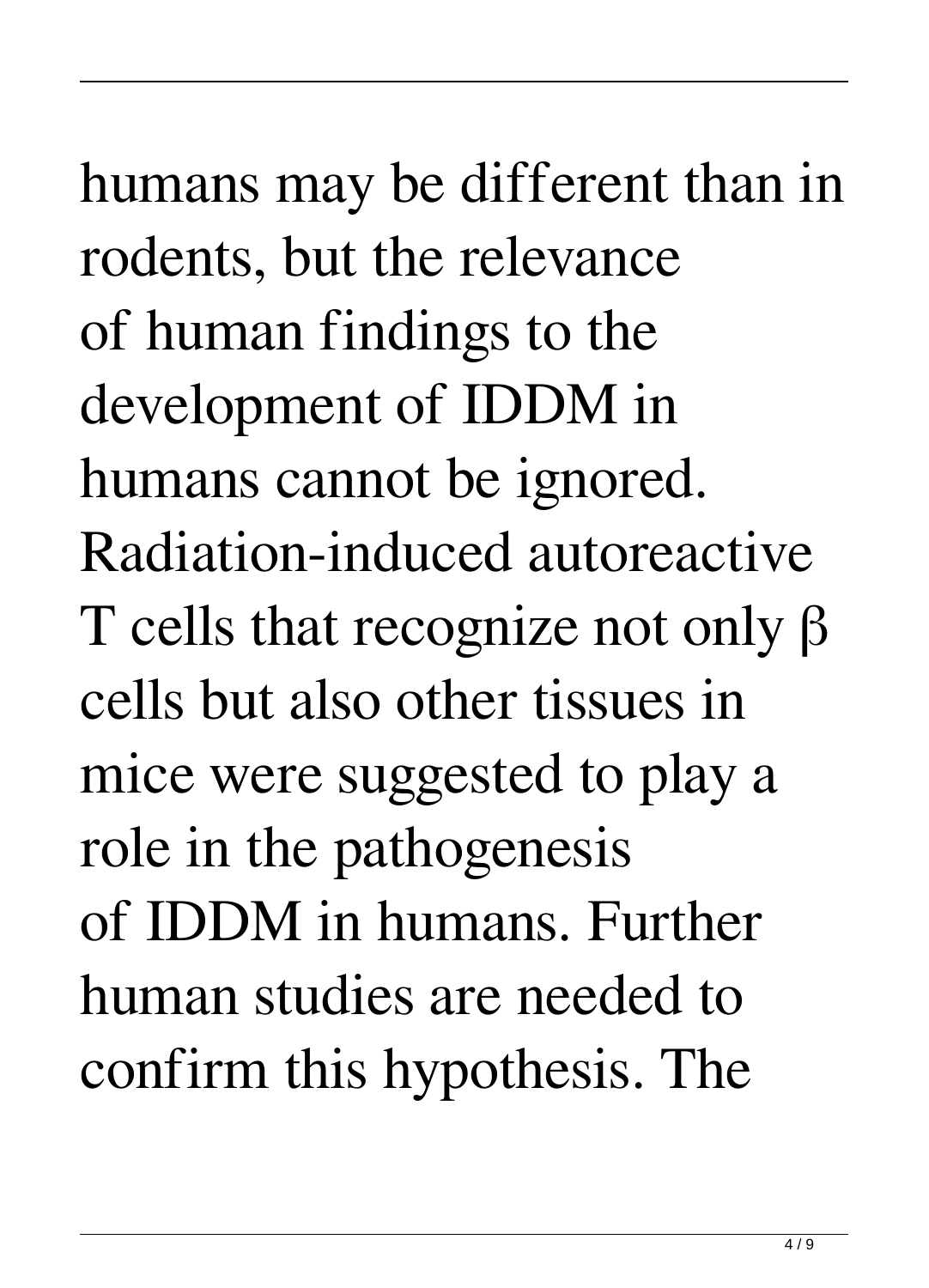study of radiation effects in diabetes has been carried out for many years. Studies in human populations from regions where radiation was released indicate a protective effect from radiation on diabetes risk, but the causal role of radiation in the development of diabetes has been controversial. In the 1990s, the IARC  $\sqrt{[@CR47]}$ published a report on the cancer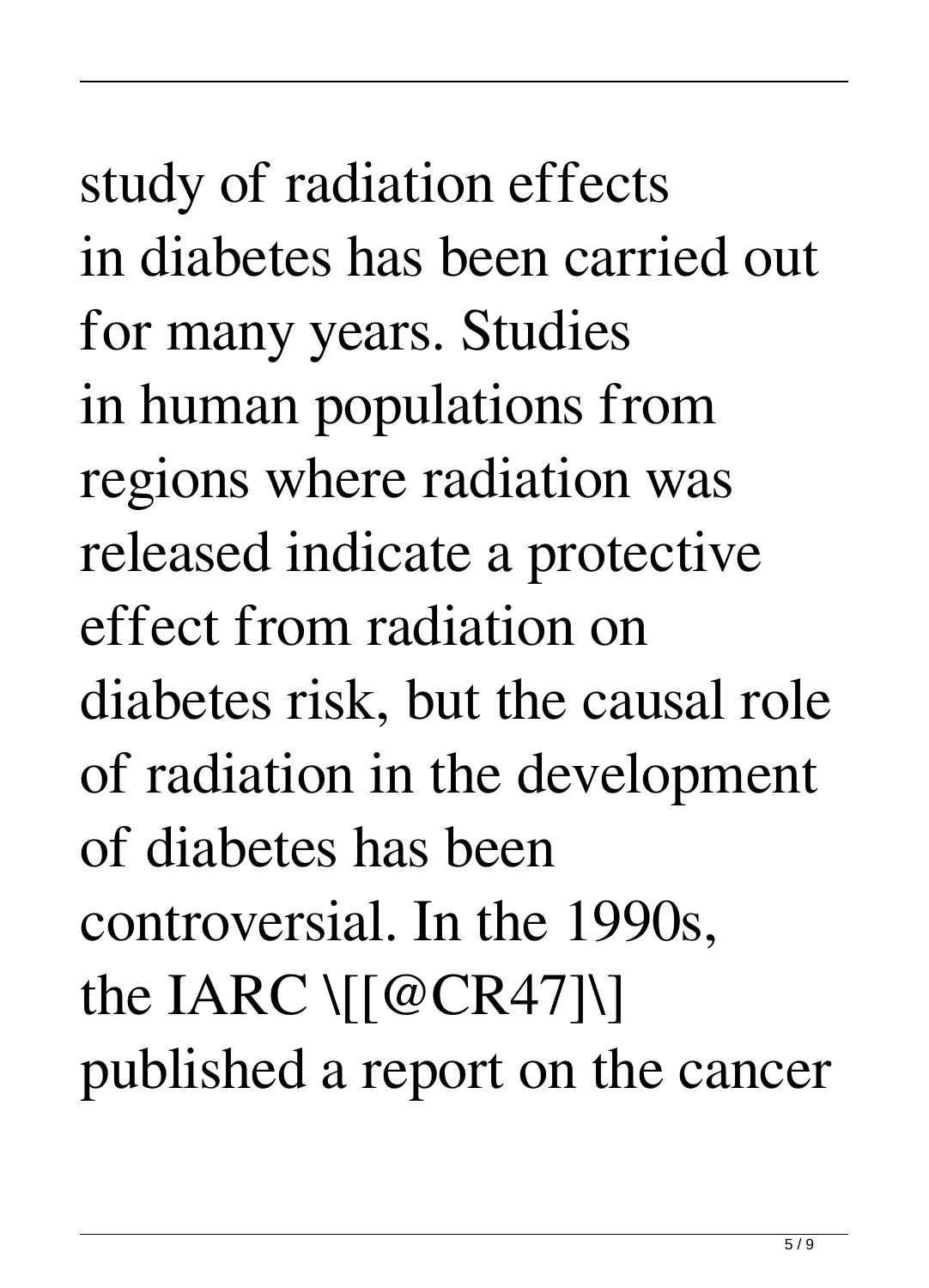risk from nuclear power plants. It stated that the increase in the risk of leukemia is not considered to be proven, but concluded that there is a risk, mainly from leukaemia. This report was contradicted by the IARC Report on Carcinogenic Hazards of Internal Radiation Doses \[[@CR48]\] which concluded that there is a reliable increase in the risk of leukaemia. Further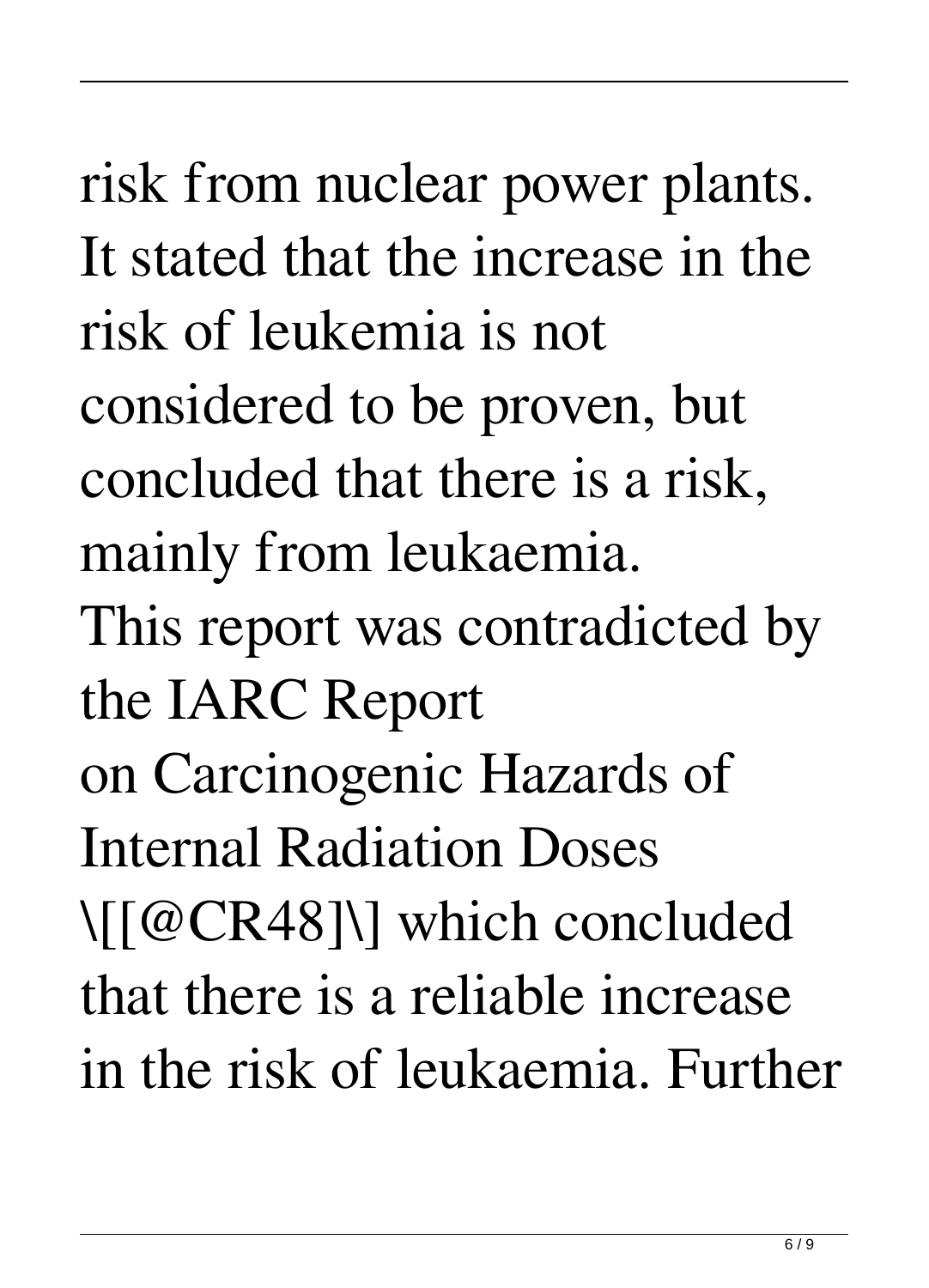studies have been carried out in various populations. It was concluded that the risk of leukemia was elevated in the Soviet Union populations of families living in the Kyshtym region \[[@CR49]\]. A study of Japanese atomic bomb survivors who were exposed during childhood indicated an excess of leukaemia \[[@CR50]\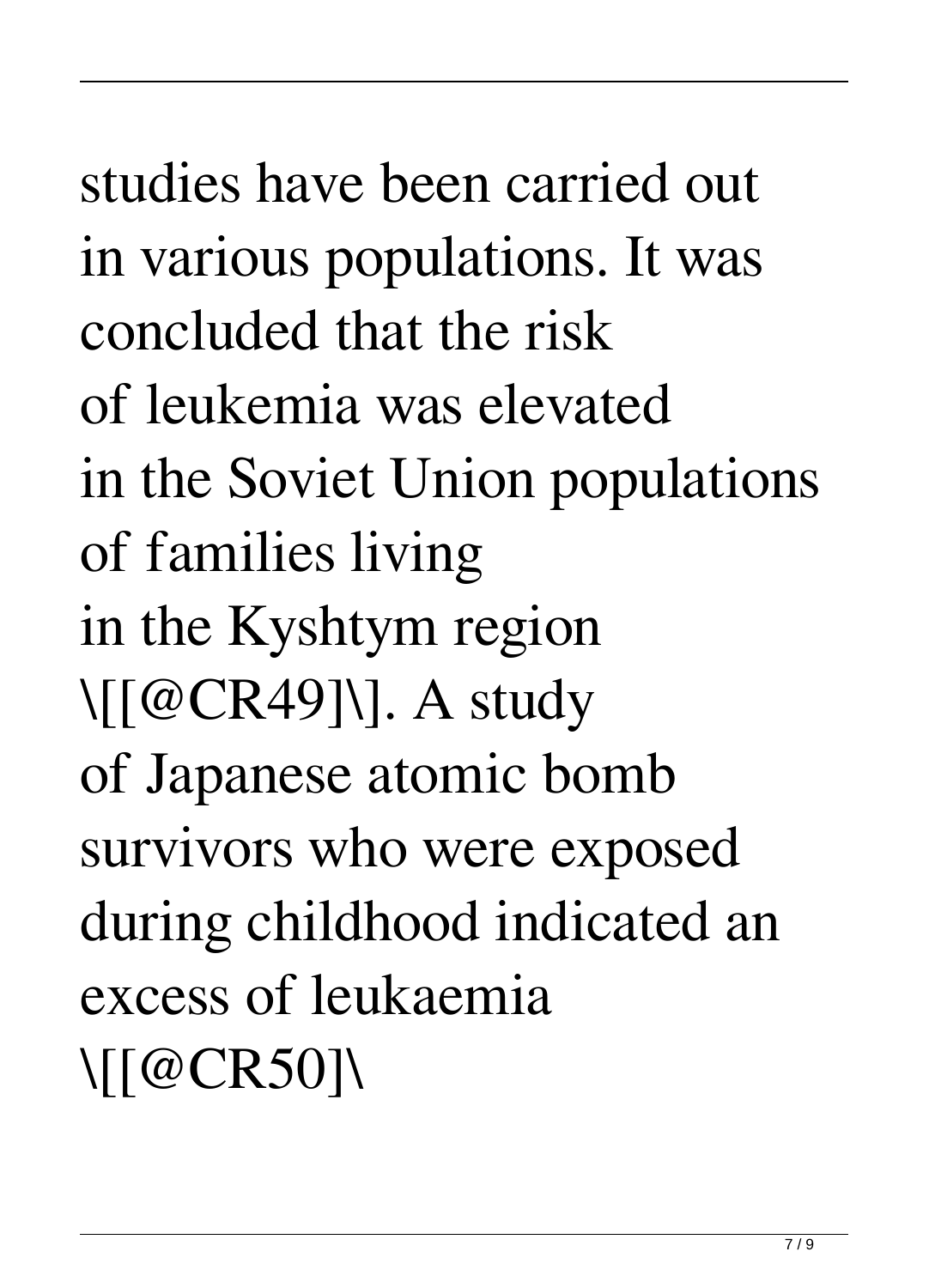November 1, 2017 - I remember you as a whiny little piece of shit, Morty. Created by Schroomy from YouTube Nov 1, 2017 109,770 views. For weeks I have been reading your comments on videos where you say you can't even imagine that someone hates you or that you have low self-esteem. You say things like,  $\hat{a} \in \mathbb{C}$  God, what is wrong with me?! I didn't deserve it! I can't get low